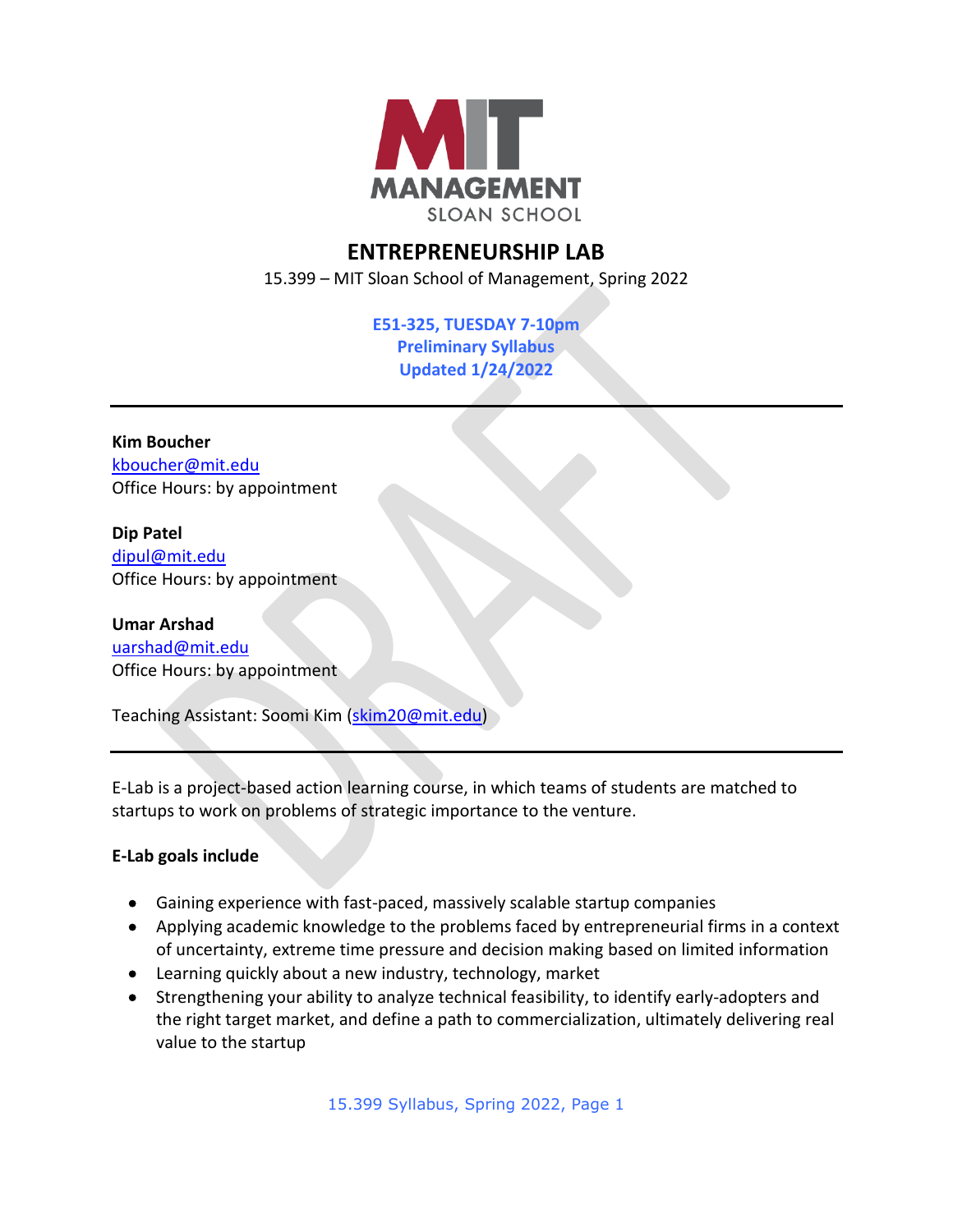- Learning key tools and skills needed in entrepreneurial ventures, including the ability to effectively coordinate work in a diverse team
- Providing exposure to entrepreneurial environments to inform future career decision

# **Quick Overview**

E-Lab is a 12-unit course and involves a significant body of independent work in a fixed time period. Projects vary widely, but typically involve investigating potential markets for a new technology using primary market research, evaluating the competitive and strategic landscape, finding the right path to commercialization E-Lab is a hands-on course, so be prepared to spend a lot of time with customers and experts.

The course includes both MIT Sloan students, non-Sloan graduate students, and students from Harvard (and beyond). Each team will include a mix of students with business and non-business backgrounds.

## **Logistics**

Course website: <https://mitsloan.mit.edu/action-learning/e-lab> Canvas website: <https://canvas.mit.edu/courses/14296>

At this time, this is expected to be an in-person class only. E-Lab involves significant independent initiative. You should regularly check the course website for any updates or information.

# **Grading**

The grading this term will be a letter grade. The main learning from E-Lab takes place outside the classroom, when students apply the frameworks and tools discussed in class to real world problems. The grading is meant to reflect your ability to work with your team to effectively deliver value to your startup. Final grades will be based on the following components:

- **Class attendance and participation (10%)**
- **Weekly pre-class assignments (10%)**
- **Team peer evaluations (25%)**
- **Project scope (10%)**
- **Intermediate in-class presentation (15%)**
- **Final in-class presentation, executive summary, and appendix (30%)**

**Final presentation to host companies will take place** *after* **your final in-class project presentation. While the course faculty will follow-up with host companies, host companies are** *not* **part of the grading process.**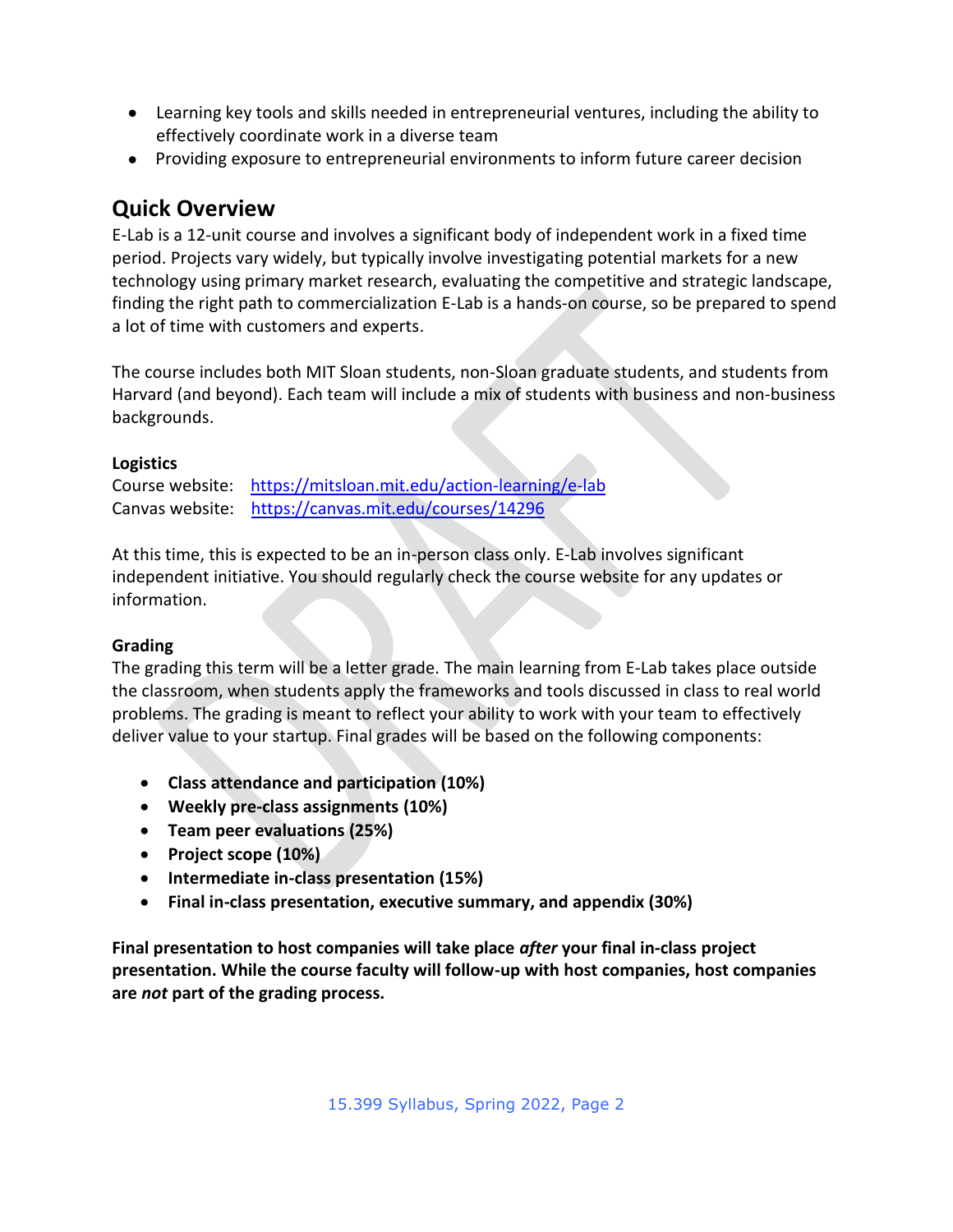#### **Class Format**

Teams will spend the semester working on their E-Lab project, with frequent, regular company contact. Several sessions will be dedicated to giving you feedback on your progress. Faculty will also arrange meetings outside of class time to provide additional input to the teams and checkin with the startups.

Each session has been designed to cover tools and concepts that every entrepreneur should understand, and students should be able to apply these tools and concepts to their host companies. Given the diversity in project objectives however, not every class session may be directly relevant to your specific project.

#### **Attendance and Participation**

- Class participation and attendance are together 10% of your grade. It is important that you attend and participate in every class.
- One excused absence will be allowed. Please email the TA in advance to be granted an excused absence.

#### **Weekly Pre-Class Assignments**

- Weekly pre-class assignments are 10% of your grade and will typically be due right before class at 7pm (unless stated otherwise). Some assignments will be individual and some will be team assignments.
- These assignments are designed to be brief and meant to help you make progress with your projects by asking you to think about how frameworks we learn in class apply to your projects.
- These pre-class assignments will be graded pass/fail. Late submissions (even by 1 minute! no exceptions) will get half credit. If you have an excused absence, you have until the following class to submit the pre-class assignment; any later submission will get half credit.

### **Team Peer Evaluations**

• Team peer evaluations make up a big portion of your grade (25%), as team dynamics are essential to a startup and to this course.

# **Working with Your Host Company**

We will assist you with companies to establish a weekly touch point. You should factor this into your selection of the project.

The first and most important task following the formation of E-Lab teams is setting up the first follow-up meeting with your matched host company. The aim of this meeting is to specify project objectives, agree to major milestones, and define how you will measure success.

### **We have found that teams that spend the time upfront learning as much as possible about**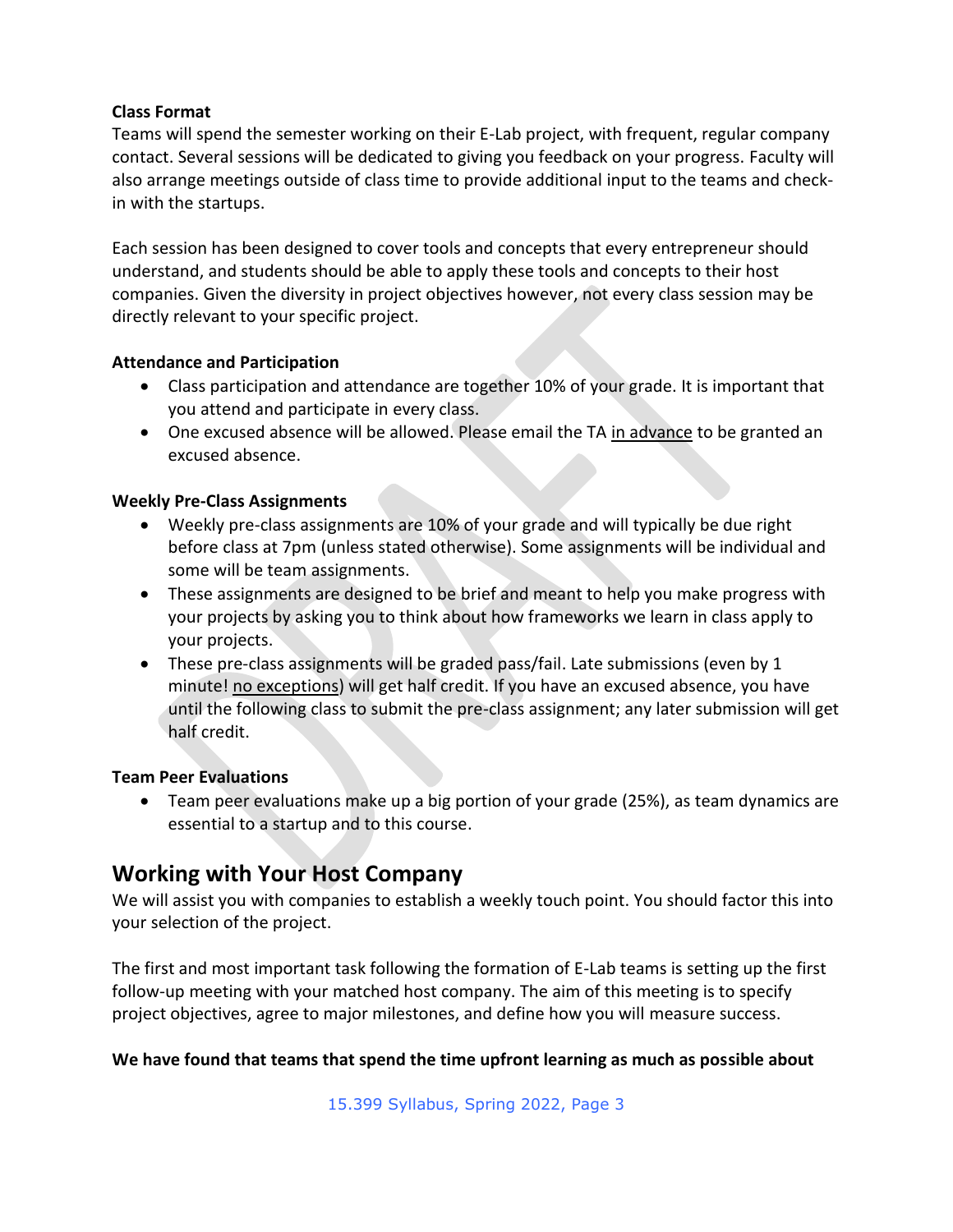**their host company have better outcomes.** There are three critical issues that you will need to manage with your host company – expectations, access, and timing.

**Expectations -** Successful E-Lab projects are those that are able to focus on a well-defined, relatively narrow, but critical problem for the host company. Given the turbulent life of a startup, E-Lab projects often change or refine their scope during the semester. During your first meeting with your host company, the entire team should work hard to identify what aspects of the project are of direct interest to the host company, and what barriers are anticipated in terms of access, analysis, and implementation.

**Access -** All E-Lab host companies are expected to offer access and engagement by the company leadership to help shape the overall objectives of the project and allow you to get your project completed in a timely and effective way. Frequent high-level contact has been a key element of past successful E-Lab projects (meet with your host company every week or at least once every two weeks). Access to prospective or actual customers is also essential for E-Lab projects. You must address this issue up-front with your host companies.

**Timing - Front-load the project**! The semester goes by very quickly and involves a lot of work. Most teams will be working with outsiders, and so you will not have control over scheduling issues. During the semester, remain in close contact with your company and the course faculty.



**Please reach out to the faculty if there is a problem setting expectations and getting access to your startup: we would rather intervene early!**

Your final formal presentation to the host company typically occurs after your final MIT presentation/feedback session. After your final presentation to the company, the course faculty will close the loop with the founders to see how they felt the project went. **Your course grade will depend only on your internal MIT evaluation, not on the views of the company**. But we encourage you to ask for feedback from the company as you proceed.

# **Working with Your E-Lab Team**

One of the objectives of E-Lab is to have students gain experience in working within a diverse team. In E-Lab, each student is also a teacher. Engineering and science students will be important in helping their teams understand the relevant technology. MBA students will help others understand how to analyze business performance. All team members will complete an intermediate and a final 360-degree evaluation of their team.

## **Professionalism and Ethics**

You are a representative of MIT. Your behavior will affect people's opinions of you and of MIT. As a representative of the MIT community, it is your responsibility to be competent, ethical, professional, and polite. Ethics require special attention with startups and technology companies. You have already agreed to maintain the confidentiality of the company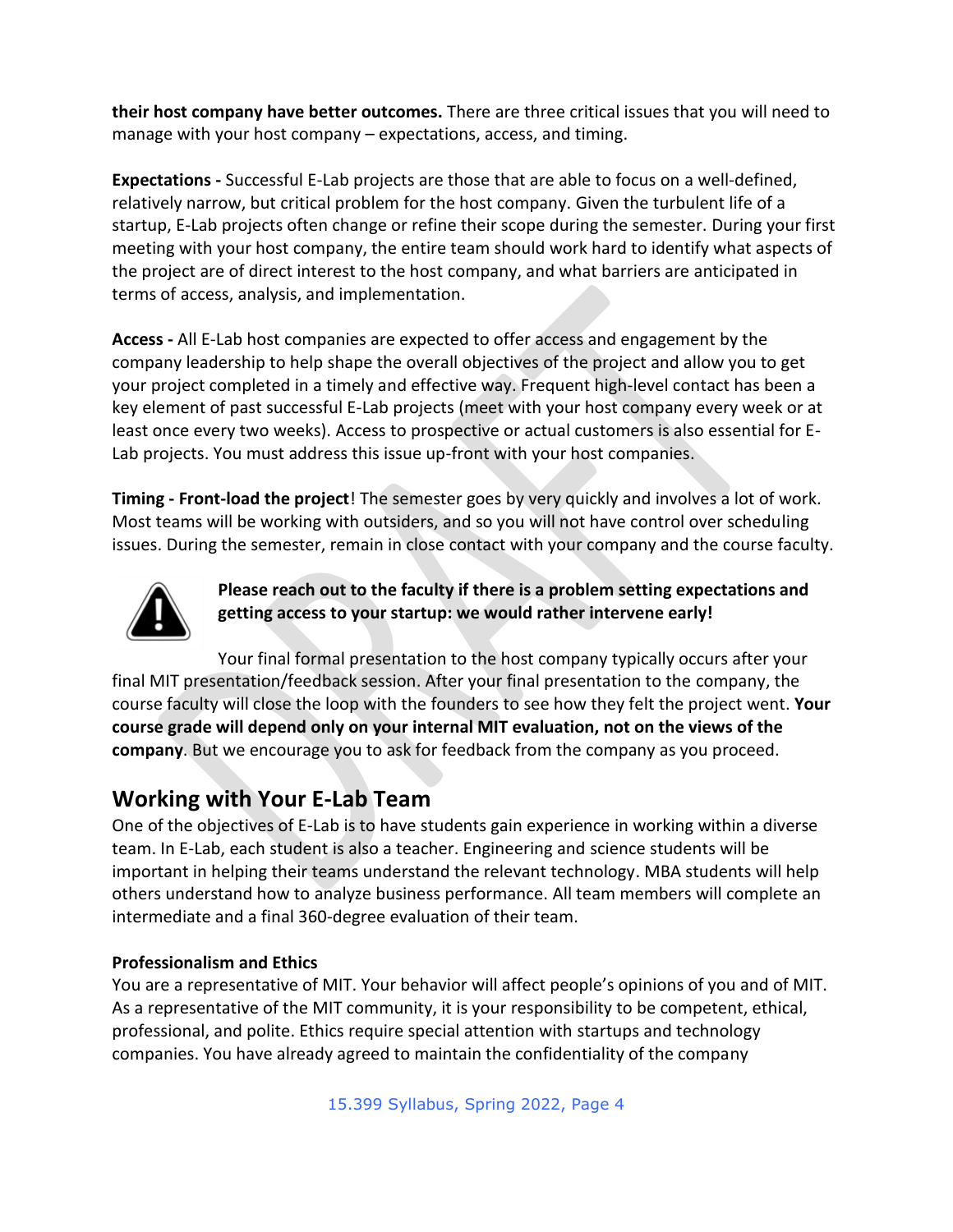information on the course website. **Host companies may ask you to sign a non-disclosure agreement (NDA). When this happens, please reach out to the course faculty, as MIT has a special process for NDAs.** Ask the company to be clear on the information you can or cannot share, whether or not MIT signs an NDA on your behalf. In general, the more openly you can discuss what you are doing, the more insights you will generate, and the more useful your project will be to the company; but the company must weigh this against protecting their key information. Some companies may be in stealth mode, and cautious of revealing too much.

**You absolutely may not work on a company or project where you have any conflict of interest, such as connection to a competitor. Please do not take any chances about this requirement; if there is any question whatsoever, speak with the course faculty before you choose a company.**

You may face ethical issues when you interview customers, competitors and others during your field research. Start by saying that you are an MIT student working on a course project with a company. If an interview subject asks which company, tell them. If an interview subject asks for additional information, be careful with the information you release. If a potential subject refuses - or demands inappropriate information as the price of cooperation - politely thank them and decline. You'll find that most people will be happy to help, especially if you are straightforward with them, and make it clear why you value their opinions and what you will do with them.

| #              | Date | <b>Topic</b>                                                          |
|----------------|------|-----------------------------------------------------------------------|
| 1              | 2/1  | - Introduction (Speed Dating, Review Questions to Ask Startups) - Kim |
|                |      | - Meet & Greet with Startups                                          |
| 2              |      | - NDA (Guest Lecture by Ellen Baum)                                   |
|                | 2/8  | - Scoping Your E-Lab Project & Team Dynamics - Umar                   |
|                |      | - Project team time                                                   |
| 3              | 2/15 | - Secondary Market Research, PMR, and Leveraging Your Network - Dip   |
|                |      | - Review project scopes with faculty                                  |
|                | 2/22 | - NO CLASS: MONDAY SCHEUDLE                                           |
| 4              | 3/1  | - Disciplined Entrepreneurship - Kim                                  |
|                |      | - Project team time                                                   |
| 5              | 3/8  | - Team Meetings with Faculty (All Virtual)                            |
|                | 3/15 | - NO CLASS: SIP WEEK                                                  |
|                | 3/22 | - NO CLASS: SPRING BREAK                                              |
| 6              | 3/29 | - Storytelling & Fundraising - Dip                                    |
|                |      | - Project team time                                                   |
| $\overline{7}$ | 4/5  | - Intermediate Team Presentations                                     |

# **Class Schedule - Tuesdays, 7-10pm**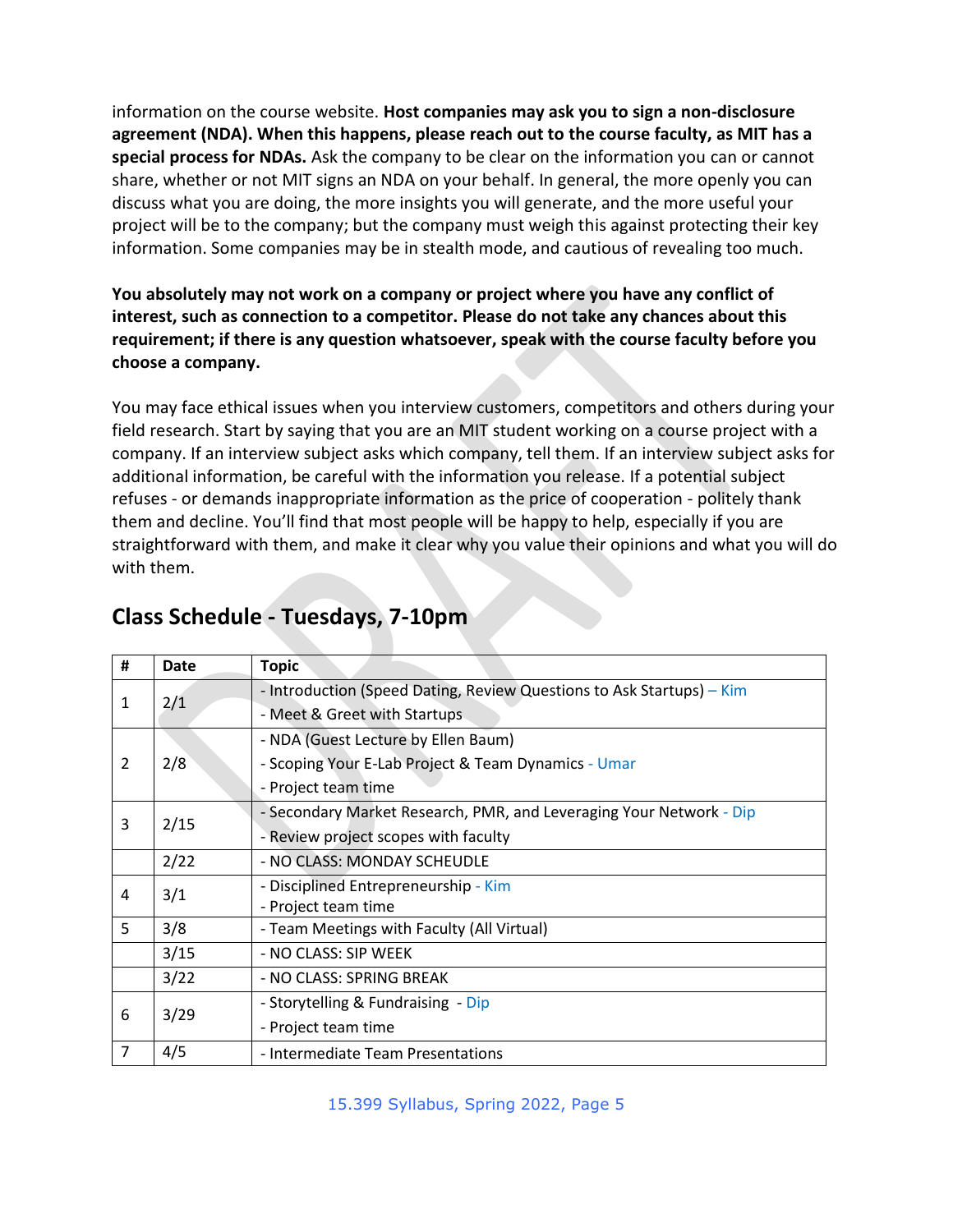| 8  | 4/12 | - Entrepreneurial Strategy (Guest Lecture by Erin Scott)<br>- Project team time              |
|----|------|----------------------------------------------------------------------------------------------|
| 9  | 4/19 | - Entrepreneurial Founding Teams (Guest Lecture by Kit Hickey)<br>- Panel of Founders - Umar |
| 10 | 4/26 | - Team Meetings with Faculty (All Virtual)                                                   |
| 11 | 5/3  | - Designing Your Entrepreneurial Journey - Kim                                               |
| 12 | 5/10 | - LAST CLASS: Final In-Class Presentations                                                   |
|    | 5/17 | - NO CLASS: Final Host Company Presentation                                                  |

## **CLASS 1: Introduction / Meet & Greet with Startups**

Welcome to E-Lab! It is crucial that you attend the first class as we will provide rich content to get you started on your E-Lab experience. In the first half of class, we will introduce the course with time for speed dating. In the second half of class, we will have the host companies come in remotely, and you will have a chance to meet with each founder. You should have questions ready to ask (see weekly homework #1 below).

**Weekly pre-class assignment #1 (due before class at 7pm):** We have recruited some great startups: each company is relatively young, has a "real" technology or prototype, may have raised early-stage funding, and, more importantly, has the potential of being massively scalable. Carefully review the startups' profiles and come up with 1-2 questions to ask each startup during meet & greet. This is an individual assignment.



**Students will have to submit their ranking of the top 5 startups they would like to work with and why (300 words max) by Wednesday, February 2nd at 11:59pm. Based on your preferences, we will form teams and match each team to a startup before the second class.**

# **CLASS 2: Scoping Your Project, Team Dynamics, and NDA**

Scoping your project requires you to identify the problem you would like to solve with your host company and building a roadmap for the semester. Coming up with a clear scope is a key ingredient towards launching a successful E-Lab project. Another important aspect of E-Lab is teamwork: many of your teammates will be from different programs and institutions. Learning to work together in diverse teams forms the heart of E-Lab experience. We will ask each team to discuss norms and set expectations. Finally, Ellen Baum will discuss NDA processes. **Weekly pre-class assignment #2 (due before class at 7pm):** Contact your host company and schedule your first meeting; let us know when you will be meeting with them. This is a team assignment.



**Your project scope is due on Monday, February 14th at 9:00am.**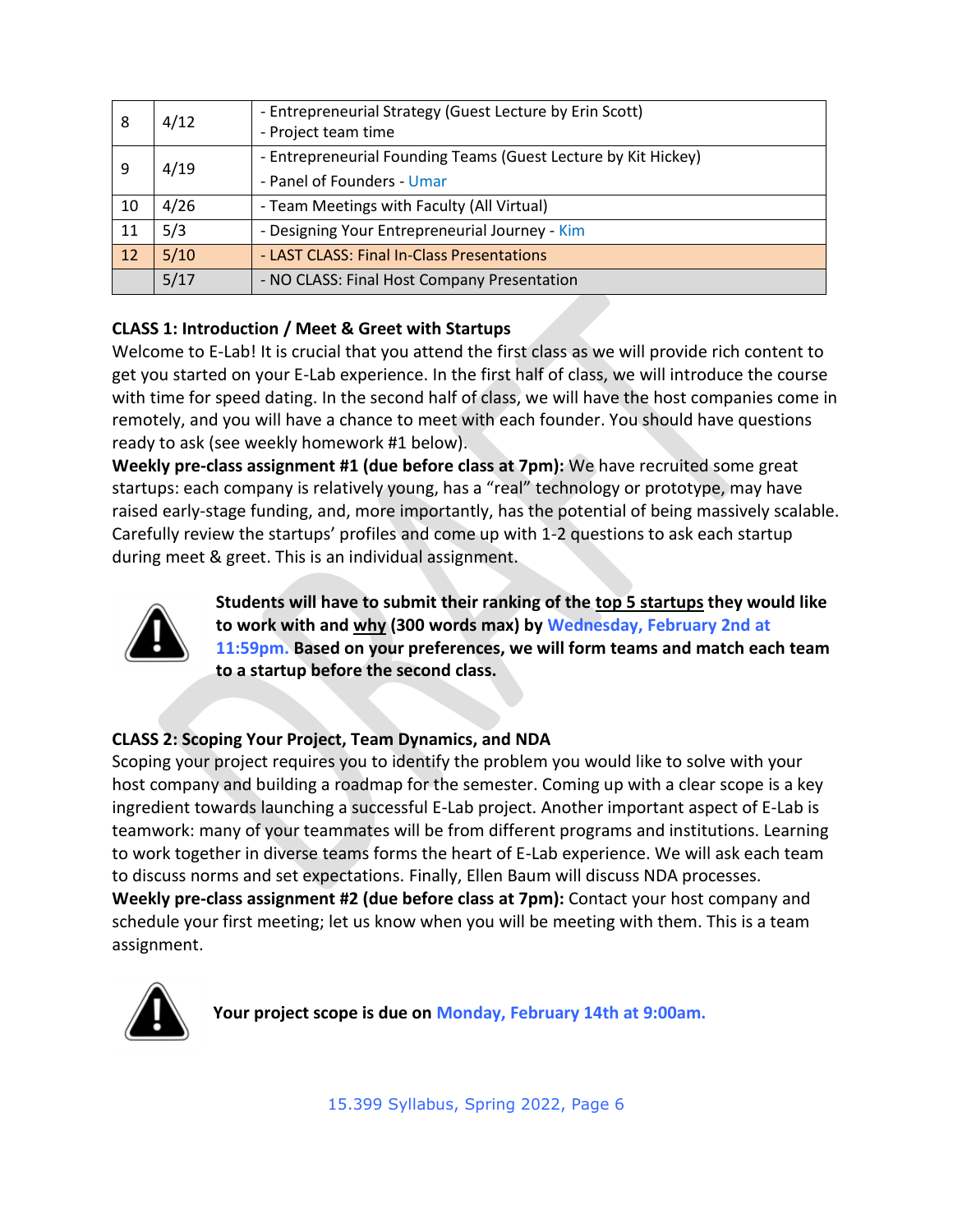### **CLASS 3: Secondary Market Research, Primary Market Research, and Leveraging Your Network**

We will first introduce you to library research resources that will be helpful for you during the semester. We will then discuss primary market research (PMR), as most of your final recommendations to your host company will be based on PMR. We will explore qualitative and quantitative methods for collecting and analyzing original data for your E-Lab project and discuss the importance of beachhead market/persona.

**Weekly pre-class assignment #3 (due before class at 7pm):** In preparation for our discussion on PMR and leveraging your networks, each team should brainstorm 3 pie-in-the-sky, home-run connections you'd like to make for your projects and briefly explain why in 1-2 sentences. For example, if you were writing a book, maybe it's Oprah. If you're building a space propulsion tech, maybe it's Elon Musk. This is a team assignment.

**Recommended readings:** "*Talking to Humans* and *Testing with Humans*, by Giff Constable and edited by Frank Rimalovski. Ask for a free digital copy as a student [here.](https://docs.google.com/forms/d/e/1FAIpQLSealERmJhL2CO12jXV8kgx6hkckWYQkRAVWAi2kdF91aYcLOg/viewform) Learn about the books [here.](https://www.talkingtohumans.com/)

### **CLASS 4: Disciplined Entrepreneurship**

We will learn about the 24 steps of "Disciplined Entrepreneurship" and discuss how the framework could apply to your projects.

**Weekly pre-class assignment #4 (due before class at 7pm):** Review [https://www.d-eship.com:](https://www.d-eship.com/) write one paragraph on where you think your project stands in the DE framework. Which steps are the most relevant for your project? This is an individual assignment.



**Intermediate Peer Team Evaluations are due on Friday, March 4th at 5:00pm.**

## **CLASS 5: Team Meetings with Faculty**

Each team will have a 20-minute meeting with the faculty team over Zoom to review their progress.

**Weekly pre-class assignment #5 (due on day of class at 9am):** In preparation for your meeting with faculty, send us a) 1-page agenda, focusing on current bottlenecks in your project and b) a list of people you contacted (even if you never received a reply) for PMR, as well as those you're planning to contact. This is a team assignment.

## **CLASS 6: Storytelling & Fundraising**

We will learn about how to tell your story behind your company – storytelling is all about focus, emotion, and rapid iteration. Then we will learn about one application of storytelling: fundraising.

**Weekly pre-class assignment #6 (due before class at 7pm):** You will be asked to watch two videos and brainstorm a few bullet points on how you might tell your host company's story and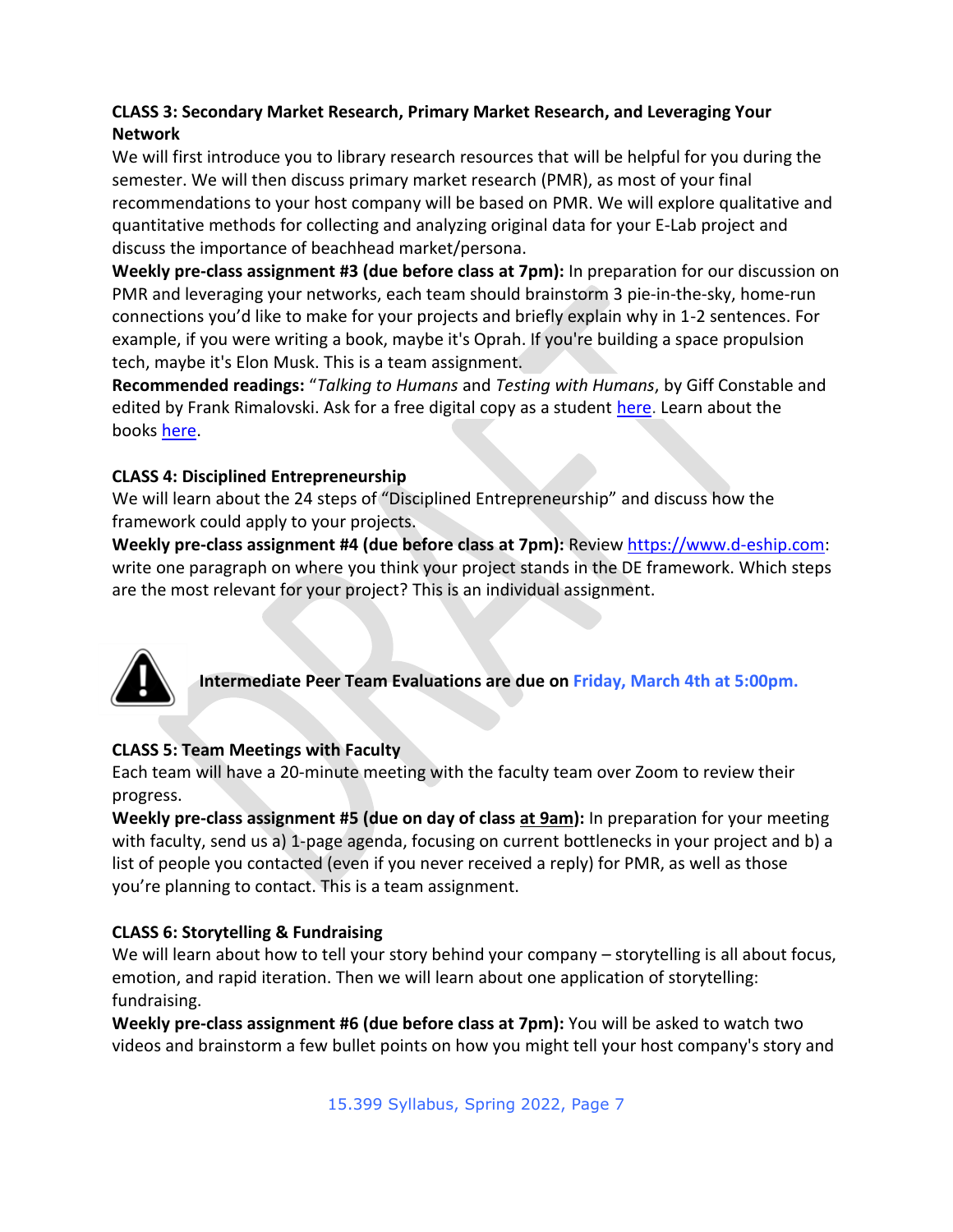what kind of funding they might seek. This is an individual assignment.



**All teams have to submit their intermediate presentation slides and supporting materials by Sunday, April 3rd at 11:59pm.**

#### **CLASS 7: Intermediate Presentations**

Each team will give a presentation, summarizing your research to date and provide preliminary insights. We will ask the class to give feedback to each other. **Weekly pre-class assignment #7:** None.

#### **CLASS 8: Entrepreneurial Strategy**

Erin Scott, Senior Lecturer at Sloan, will focus on the broader question for startup ventures of how to develop and implement an effective entrepreneurial strategy. We will focus on the key strategic tradeoffs entrepreneurs face in choosing an entrepreneurial strategy, and how effective E-Lab projects can help a startup to establish and then sustain competitive advantage. **Weekly pre-class assignment #8 (due before class at 7pm):** Read Gans, Scott, and Stern, Harvard Business Review, ["Strategy for Start-Ups.](https://hbr.org/2018/05/do-entrepreneurs-need-a-strategy)" Write one paragraph on which of the four strategies your startup is pursuing. This is an individual assignment.

#### **CLASS 9: Entrepreneurial Founding/Teams & Panel of Founders**

First half of the class will discuss founder issues in starting a venture with guest lecturer Kit Hickey, Founder of Ministry of Supply and Senior Lecturer at Sloan. We will then have a panel of guest speakers and former Sloanies who will share their experience of founding a startup. **Weekly pre-class assignment #9 (due before class at 7pm):** We will have a panel of fantastic guest speakers who will discuss founder's journey. Come up with a list 1-2 questions you'd like to ask each founder. You should ask any question that may come up regarding how these folks grew/scaled their business. This is an individual assignment.

#### **CLASS 10: Team Meetings with Faculty**

Each team will meet with faculty over Zoom to review their progress. During the meeting we will discuss your progress in your final presentation and address any issues in completing the project.

**Weekly pre-class assignment #10 (due on day of class at 9am):** Send us a 1-page agenda for your meeting with the faculty. This is a team assignment.

#### **CLASS 11: Designing Your Entrepreneurial Journey**

This class will focus on connecting your understanding of self and your potential entrepreneurial journey using the Knowledge, Skills, and Abilities (KSAs) framework. **Weekly pre-class assignment #11 (due on Monday before class at 9am):** We will ask you to complete a KSA exercise. This is an individual assignment.